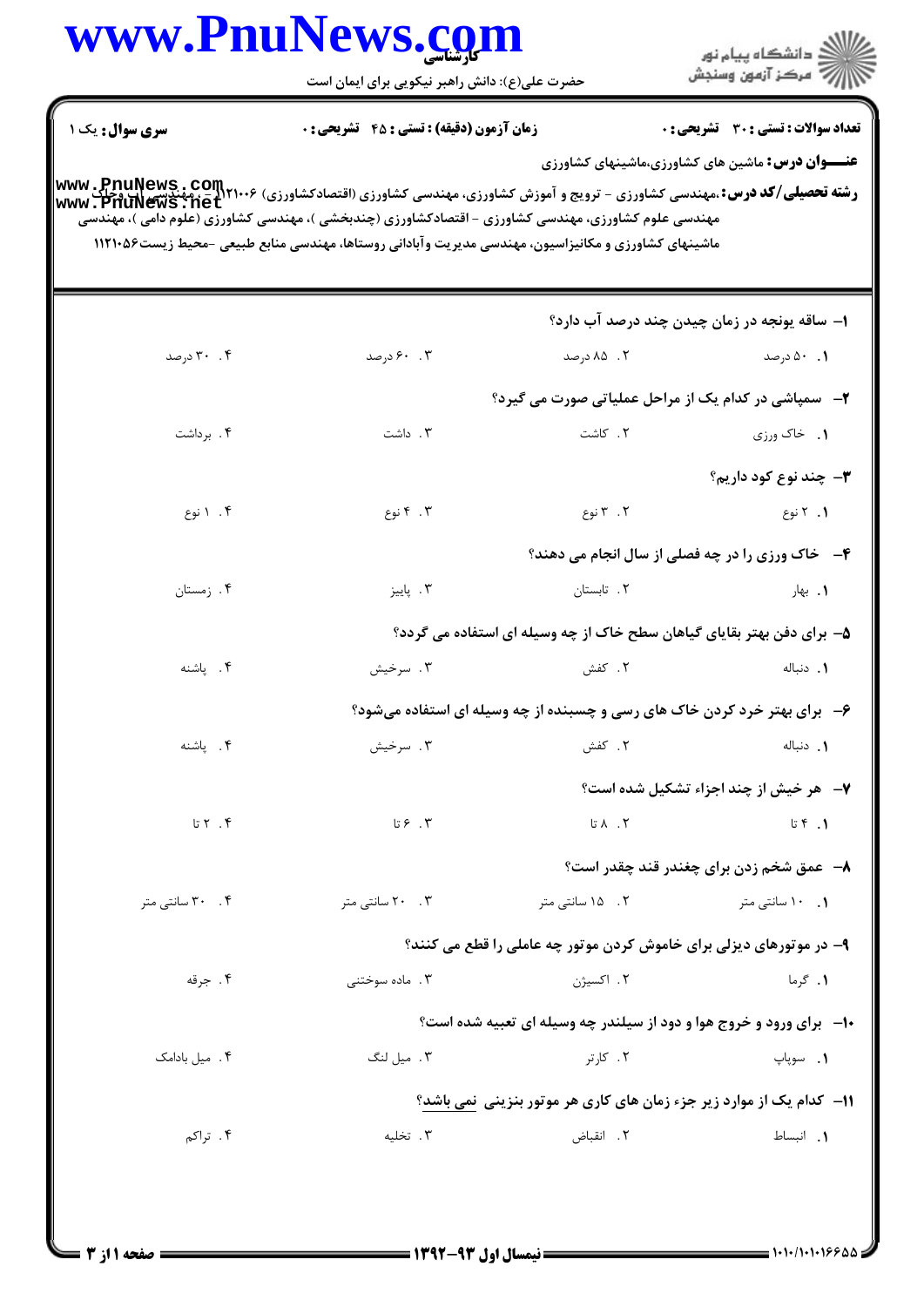|                        | حضرت علی(ع): دانش راهبر نیکویی برای ایمان است    |                                                                                                                                                                                                                                                                                                                                                                                                                                                             | ڪ دانشڪاه پيام نور<br>7- مرڪز آزمون وسنڊش               |
|------------------------|--------------------------------------------------|-------------------------------------------------------------------------------------------------------------------------------------------------------------------------------------------------------------------------------------------------------------------------------------------------------------------------------------------------------------------------------------------------------------------------------------------------------------|---------------------------------------------------------|
| <b>سری سوال : ۱ یک</b> | <b>زمان آزمون (دقیقه) : تستی : 45 گشریحی : 0</b> |                                                                                                                                                                                                                                                                                                                                                                                                                                                             | <b>تعداد سوالات : تستی : 30 ٪ تشریحی : 0</b>            |
|                        |                                                  | <b>رشته تحصیلی/کد درس:</b> مهندسی کشاورزی - ترویج و آموزش کشاورزی، مهندسی کشاورزی (اقتصادکشاورزی) ۲۱۰۰۶–۲۰۰۰ مهندسی آب وخاک، www. PnuNews<br>و <b>شته تحصیلی/کد درس:</b> مهندسی کشاورزی - ترویج و آموزش کشاورزی، مهندسی کشاورزی (اقتصادکشاو<br>مهندسی علوم کشاورزی، مهندسی کشاورزی – اقتصادکشاورزی (چندبخشی )، مهندسی کشاورزی (علوم دامی )، مهندسی<br>ماشینهای کشاورزی و مکانیزاسیون، مهندسی مدیریت وآبادانی روستاها، مهندسی منابع طبیعی -محیط زیست۵۶ ۱۱۲۱۰ | <b>عنـــوان درس:</b> ماشین های کشاورزی،ماشینهای کشاورزی |
|                        |                                                  |                                                                                                                                                                                                                                                                                                                                                                                                                                                             | 12- بابیت به چه منظوری طراحی شده است؟                   |
|                        |                                                  | 1. میل لنگ را از ساییدگی ناشی از ناخالصی های جریان روغن محافظت کند                                                                                                                                                                                                                                                                                                                                                                                          |                                                         |
|                        |                                                  |                                                                                                                                                                                                                                                                                                                                                                                                                                                             | ٢. يكنواخت كردن سرعت متغير ميل لنگ                      |
|                        |                                                  | ۳. وظیفه پایش سوخت به درون هوای سیلندر در موتورهای دیزلی                                                                                                                                                                                                                                                                                                                                                                                                    |                                                         |
|                        |                                                  |                                                                                                                                                                                                                                                                                                                                                                                                                                                             | ۴. جرقه زنی و انفجار سوخت در موتورهای بنزینی            |
|                        |                                                  |                                                                                                                                                                                                                                                                                                                                                                                                                                                             | <b>۱۳</b> - برای هر سوپاپ چند اسبک لازم است؟            |
| ۴. اسبک لازم نمی باشد  | ۰۳ سه اسبک                                       | ٢. دو اسبک                                                                                                                                                                                                                                                                                                                                                                                                                                                  | ٠. یک اسبک                                              |
|                        |                                                  | ۱۴– برای سوختن هر لیتر بنزین چه مقدار هوا لازم است؟                                                                                                                                                                                                                                                                                                                                                                                                         |                                                         |
| ۰۰ .۰۰۰ ليتر           | ۰۰۳ نیتر                                         | 1. ۱۰۰۰لیتر است. ۲۰۰۰ ۲. ۲۰۰۰لیتر                                                                                                                                                                                                                                                                                                                                                                                                                           |                                                         |
|                        |                                                  |                                                                                                                                                                                                                                                                                                                                                                                                                                                             | <b>۱۵</b> — دستگاه سوخت رسانی در موتور بنزینی چیست؟     |
| ۴. ژیگلور              | ۰۳ کاربراتور                                     | ۲.  پمپ انژکتور                                                                                                                                                                                                                                                                                                                                                                                                                                             | <b>۱.</b> پمپ افشانک                                    |
|                        |                                                  | ۱۶– کدامیک از قطعات زیر جزء قطعات اصلی کاربراتور  نمی باشد؟                                                                                                                                                                                                                                                                                                                                                                                                 |                                                         |
| ۰۴ سوزن شناور          | ۰۳ پمپ دستی                                      | ۰۲ پروانه گاز                                                                                                                                                                                                                                                                                                                                                                                                                                               | ٠. ساسات                                                |
|                        |                                                  |                                                                                                                                                                                                                                                                                                                                                                                                                                                             | <b>۱۷</b> -۔ قلب مدار جرقه زنی چیست؟                    |
| ۰۴ دلکو                | ۰۳ کویل                                          | ٢. باترى                                                                                                                                                                                                                                                                                                                                                                                                                                                    | ۱. شمع                                                  |
|                        |                                                  |                                                                                                                                                                                                                                                                                                                                                                                                                                                             | <b>۱۸</b> - وظیفه ی ترموستات چیست؟                      |
|                        | ۲. استارت زدن                                    |                                                                                                                                                                                                                                                                                                                                                                                                                                                             | 1. ثابت نگهداشتن درجه حرارت آب موتور                    |
|                        | ۰۴ رساندن هوا به سیلندر                          |                                                                                                                                                                                                                                                                                                                                                                                                                                                             | ۰۳ جرقه زنی                                             |
|                        |                                                  | <b>۱۹- هر چند مدتی بایستی ضد یخ ماشین را تجدید کرد؟</b>                                                                                                                                                                                                                                                                                                                                                                                                     |                                                         |
| ۴. هر ۳ ماه            | ۰۳ هر ۶ ماه                                      | ۲. هر دو سال                                                                                                                                                                                                                                                                                                                                                                                                                                                | ۰۱ هر سال                                               |
|                        |                                                  |                                                                                                                                                                                                                                                                                                                                                                                                                                                             | <b>۲۰-</b> کلاچ بر روی چه سوار می شود؟                  |
| ۴. چرخ لنگر            | ۰۳ پدال                                          | ۲. بلبرينگ                                                                                                                                                                                                                                                                                                                                                                                                                                                  | 1. صفحه كلاچ                                            |